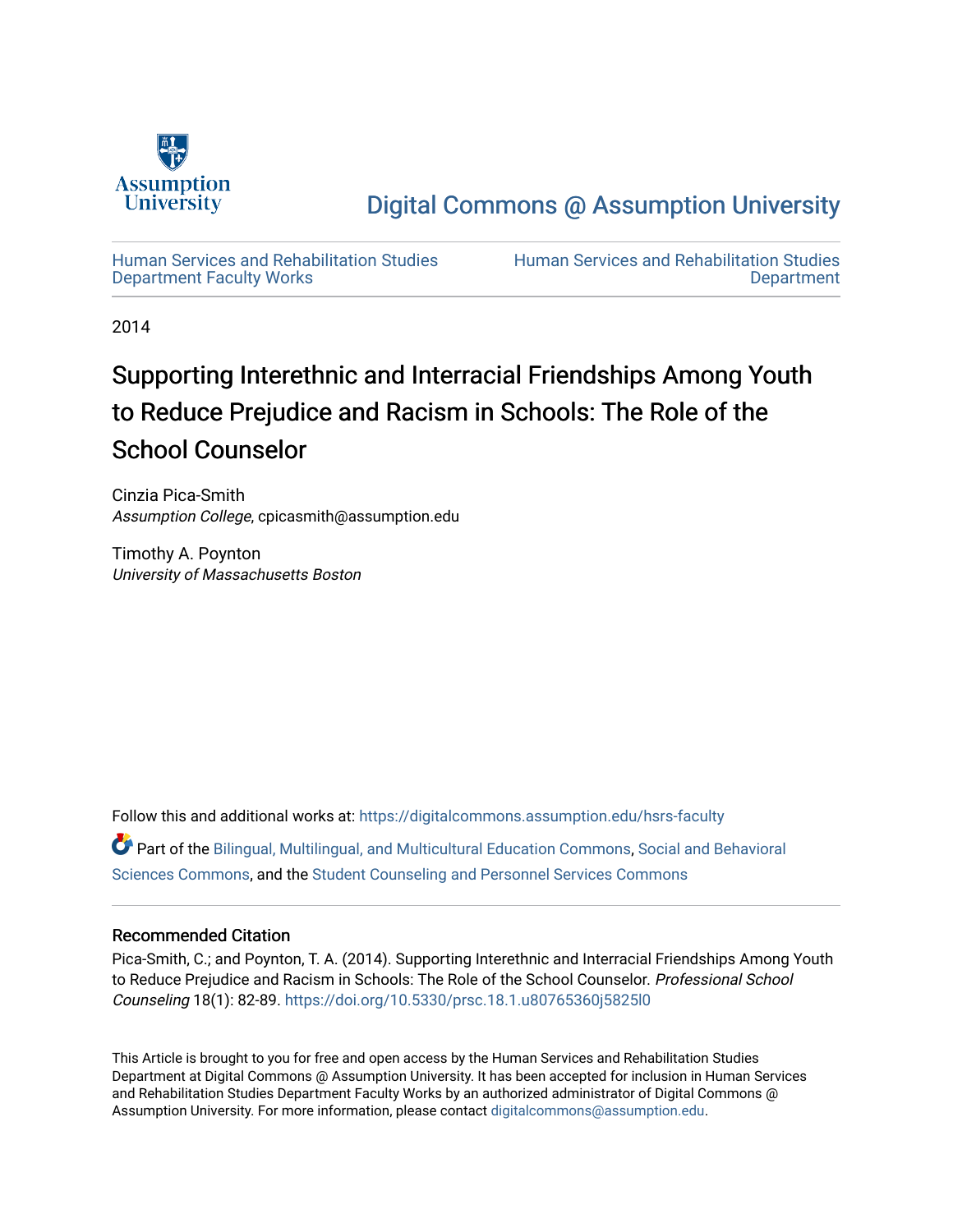# SUPPORTING INTERETHNIC INTERRACIAL FRIENDSHIPS AMONG YOUTH TO REDUCE PREJUDICE AND RACISM **IN SCHOOLS:** THE ROLE OF THE SCHOOL COUNSELOR stud<br>hi<br>hi<br>in<br>appr<br>diffe<br>riend

*Supporting interethnic and interracial friendships in schools among children and adolescents is an important part of a progressive educational agenda informed in equity, social justice frameworks, and critical multicultural education that leads to a reduction in racial prejudice. Positive intergroup contact is a necessary condition in prejudice reduction and the development of positive racial attitudes among ethnically and racially diverse groups of children and adolescents. School counseling initiatives focused on promoting interethnic and interracial friendships can have significant individual and systemic consequences such as: improving social, emotional, and cultural competence among youth; prejudice reduction; and the creation of equitable educational spaces informed in multicultural and social justice worldviews.* 

**You need to meet new cultures. " You want to meet new people in a school that's very mixed… If you are hanging out with other people, you might just learn things about them."1**

*(Atabei, Haitian-American student, Grade 4)*

hildren's friendships are fundamental to the experience and expression of intimacy, affection, and companionship. Friendships provide contexts in which children learn how others feel, what they think, and what they believe (Dunn, 2004). In an increasingly global and multicultural society, interethnic and interracial friendships offer important opportunities for children to learn about how children of differing ethnic, racial, cultural, and religious backgrounds make meaning of the world (Pica-Smith, 2009). These relationships provide spaces

in which children can explore and appreciate both the similarities and differences of their identities and experiences. School counselors, by virtue of their training, experience, and position in schools, can support interethnic and interracial friendships to improve cultural competence and understanding among young people. The purpose of this article is to review research and theory on interethnic and interracial friendships and provide examples of ways they may be promoted by counselors in schools.

**Cinzia Pica-Smith, Ed.D.**, is an assistant professor in the Department of Human Services and Rehabilitation Studies at Assumption College in Worcester, MA. E-mail cpicasmith@assumption. edu **Timothy A. Poynton, Ed.D.**, is an associate professor in the Department of Counseling and School Psychology at the University of Massachusetts in Boston.

<sup>1</sup> Quote collected in 2007 during a research project in a public school in a large Northeastern city of the United States. The child's name has been changed to maintain confidentiality.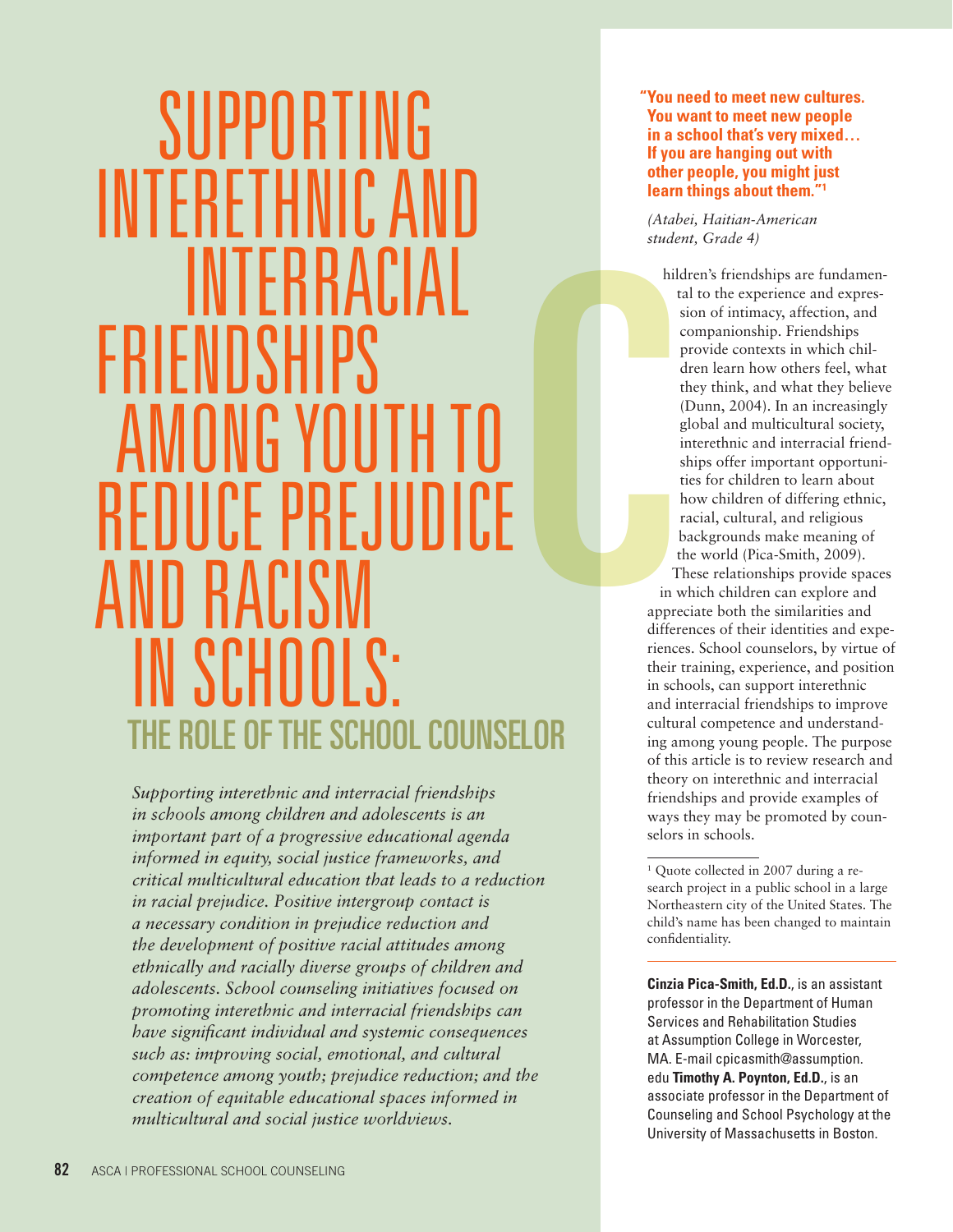Interethnic and interracial friendships (also referred to as intergroup friendships in psychological research because they are formed between children of different racial and ethnic identities) positively impact both individual children involved in these friendships (Feddes, Noack, & Rutland, 2009) and the overall school climate and culture (Zirkel, 2008). On an individual level, these friendships are crucial to child development, decreasing prejudice and developing positive racial attitudes (e.g., Aboud, Mendelson, & Purdy, 2003; Feddes et al., 2009; Pettigrew & Tropp, 2000), increasing cultural competence (Lease & Blake, 2005; Scales & Leffert, 2004) and social-emotional competence (Kawabata & Crick, 2008; Turner, Hewstone, Voci, Paolini, & Christ, 2007), reducing perceived vulnerability (Graham, Munniksma, & Juvonen, 2014), and increasing academic performance (Newgent, Lee, & Daniel, 2007). On a systemic level, intergroup friendships link to positive school cultures characterized by intergroup collaboration (Zirkel, 2008). Hence, educators interested in children's development and the development of a collaborative school climate in racially and ethnically diverse schools should be involved in efforts to support these important relationships among children.

School counselors are invested in supporting children's social and emotional development and are uniquely placed to promote prejudice reduction and positive racial attitudes in contexts such as schools. The Search Institute (2007) identified cultural competence as a young person's knowledge and comfort with individuals of different ethnic, racial, and cultural background, and named it as one of the 40 developmental assets that support positive youth development. Intergroup friendships can provide a context in which children and adolescents acquire such competency. Therefore, school counselors can support this important area of development by fostering positive intergroup relationships, prejudice reduction,

and, ultimately, cultural competence (American School Counselor Association [ASCA], 2009, 2010).

Yet, these friendships are much less likely to exist in racially inequitable school contexts. For example, Moody (2001) found that when positional hierarchies were correlated with race (children of color were disproportionally grouped in the lower-achieving groups while white children were placed in higher-achieving groups), students were unlikely to form interracial friendships. Ponterotto, Utsey, and Pedersen (2006) noted that culturally competent school counselors should work to acknowledge prejudice and oppression and seek to change inequitable policies that exist in most schools in the United States because these create and reinforce the abovementioned positional hierarchies. The ASCA National Model (ASCA, 2012) asserts that advocacy and systemic change are two core themes for guiding professional conduct, and that school counselors who advocate for socially just outcomes seek to expand and develop their cultural competence and proficiency and address inequities that may impede student achievement or development.

### CHILDREN AND **INTERGROUP FRIENDSHIPS**

Research that spans three decades demonstrates that schoolchildren have significantly fewer interracial friendships than intra-racial friendships (Aboud et al., 2003; Bagci, Kumashiro, Smith, Blumberg, & Rutland, 2014; Bellmore, Nishina, Witkow, Graham, & Juvonen, 2007; Currarini, Jackson, & Pin, 2010; Graham & Cohen, 1997; Graham, Cohen, Zbikowski, & Secrist, 1998; Hallinan & Smith, 1985; Hallinan & Teixeira, 1987; Joyner & Kao, 2000). From this literature, several themes emerge. Same-race friendship preferences begin in preschool (Fishbein, 1996; Fishbein & Imai, 1993; Rutland, Cameron, Bennett, & Ferrell, 2005). Overall, interracial friendships decrease while intra-racial friendships increase as children grow older (Aboud et al., 2003; Kawabata & Crick, 2008). Even when cross-race friendships are present within a school context, these friendships are rated as lower in quality (Aboud et

### SCHOOL COUNSELORS... CAN SUPPORT INTERETHNIC AND INTERRACIAL FRIENDSHIPS TO IMPROVE CULTURAL COMPETENCE AND UNDERSTANDING AMONG YOUNG PEOPLE.

By adhering to the ASCA National Model (ASCA, 2012) and ethical guidelines (ASCA, 2010), school counselors are in a unique position to support the optimal group contact that facilitates intergroup friendships. In turn, focusing their efforts on positive intergroup contact and friendship formation will support a reduction in racial prejudice and racist bullying. By doing this important work, school counselors can simultaneously promote cultural competence and prejudice reduction, positively affecting a cooperative and equitable school climate and youth development.

al., 2003) and rarely considered best friendships (Reynolds, 2007). While research on real-life friendships of young children is scarce and somewhat outdated, studies on children's perceptions of interracial friendships confirm that children hold more positive perceptions of intra-racial than interracial friendships (Pica-Smith, 2011).

White children in particular hold less positive perceptions of interracial friendships (Margie, Killen, Sinno, & McGlothlin, 2005; McGlothlin & Killen, 2006; Pica-Smith, 2011) and their in-group favoritism is linked to racial prejudice (Cameron, Alvarez,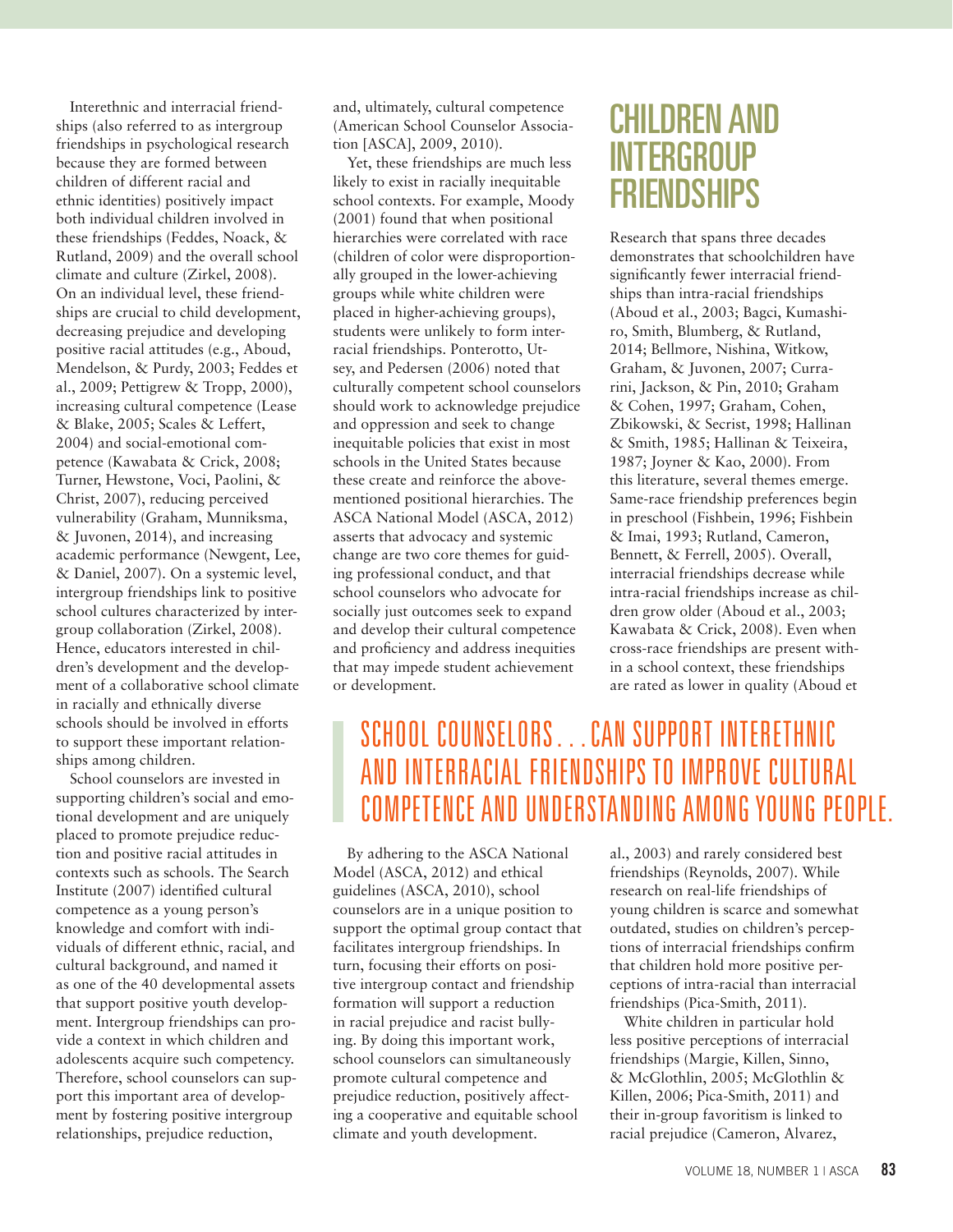#### INTERETHNIC AND INTERRACIAL FRIENDSHIPS POSITIVELY IMPACT BOTH INDIVIDUAL CHILDREN AND THE OVERALL SCHOOL CLIMATE AND CULTURE.

Ruble, & Fuligni, 2001). In Canada (Schneider, Dixon, & Udvari, 2007), the United States, (Bellmore et al., 2007; Fischer, 2008; Kao & Joyner, 2004) and Europe (Verkuyten, 2001), white children have fewer intergroup friendships than children of color. Although researchers have noted these differences in perception and friendship behaviors, they lack consensus on the mechanisms that explain these findings, even when controlling for racial diversity in school settings.

When intergroup friendships are present, however, they have a positive impact on child development. These relationships connect to prejudice reduction in both children and adults (Aboud & Levy, 2000; Feddes et al., 2009; Pettigrew & Tropp, 2000), and with social skill and sociability development (Hunter & Elias, 1999; Lease & Blake, 2005). The positive impact on racial attitudes associated with intergroup friendships may be due to the fact that these relationships allow children and adolescents to form their own ideas of out-group members and afford the positive affective experiences associated with close friendship. Researchers posit that, for white children, these relationships may help to identify and resist the culturally prevalent stereotypes about people of color present in the societal context in which children develop (Killen, Clark Kelly, Richardson, Crystal, & Ruck, 2010). Other benefits of intergroup friendships include higher levels of social competence and selfesteem (Fletcher, Rollins, & Nickerson, 2004); sociability, leadership characteristics and social skills (Hunter & Elias, 1999); and academic achievement (Newgent, Lee, & Daniel, 2007). The Newgent et al. (2007) study is particularly noteworthy as it used a national database with 13,000 participants to reveal that 10th-grade students who had a best friend of a different race

evidenced higher levels of academic achievement than those who did not. The research evidence reviewed above indicates that young people who have intergroup friendships experience many positive benefits. Much of this research grew out of Intergroup Contact Theory (Allport, 1954) more than a half century ago.

### INTERGROUP CONTACT THEORY

Gordon Allport (1954) began the important examination of how individuals' contact, or lack thereof, with people across racial/ethnic boundaries influenced racial attitudes, prejudice, and behavior. He theorized that our lack of significant and positive intergroup contact is one of the factors that greatly contributed to racial prejudice. Intergroup Contact Theory (Allport, 1954) posits that optimal intergroup contact, defined as contact between different groups under a series of specific optimal conditions, contributes to the reduction of prejudice. The four conditions outlined by Allport are that members of the two groups involved in the intergroup contact must experience: (a) equal status within the situation, (b) common goals, (c) intergroup cooperation, and (d) support of authorities, the law, and customs. Each of these conditions is described in detail below.

The *equal status* condition refers to the extent to which children of different racial groups participate in the school context on equal terms. Zirkel (2008) explained that multicultural educators attempted to address this condition by deconstructing status differences such as those that may be created by formal or informal "tracking" systems in schools. Moody (2001) found that intergroup friendships

were more likely to occur in racially heterogeneous schools only if these positional hierarchies were not present. To promote equal status, efforts should be made to identify and correct educational practices, policies, and procedures that may create perceived status differences among students of differing racial and ethnic identities.

The *common goals* and *intergroup cooperation* conditions refer to the extent to which children experiencing the first condition of equal status are given opportunities to work collaboratively with one another in efforts to accomplish mutually agreed upon goals (Allport, 1954). For example, children on an athletic team work together to accomplish goals related to learning to play their sport and winning athletic competitions. They participate in these efforts cooperatively under the conditions of equal status as all members of the team are important in accomplishing the goals. Similarly, participating in a musical group with the goal of learning to play instruments together and putting on musical performances creates opportunities for young people to work together on the common goals of performing a musical piece under conditions where each orchestra member is valued and important in order to bring the musical composition to life.

The *support of authorities* condition refers to the extent to which schools explicitly support and practice norms that foster acceptance between groups (Allport, 1954). Hence, a school context in which educators are mindful of creating equal status conditions as well as opportunities for children of differing group affiliations to work cooperatively on common goals would exemplify support of authorities. Zirkel (2008) underscored the necessity to "address the ways that racism is encoded in school policies and practices, from disciplinary procedures and special education assessments to students' relationships with teachers in the classroom" (p. 1160), and asserted that addressing this institutionalized racism affects both student outcomes and positive intergroup relationships. Allport (1954) asserted the first three conditions of op-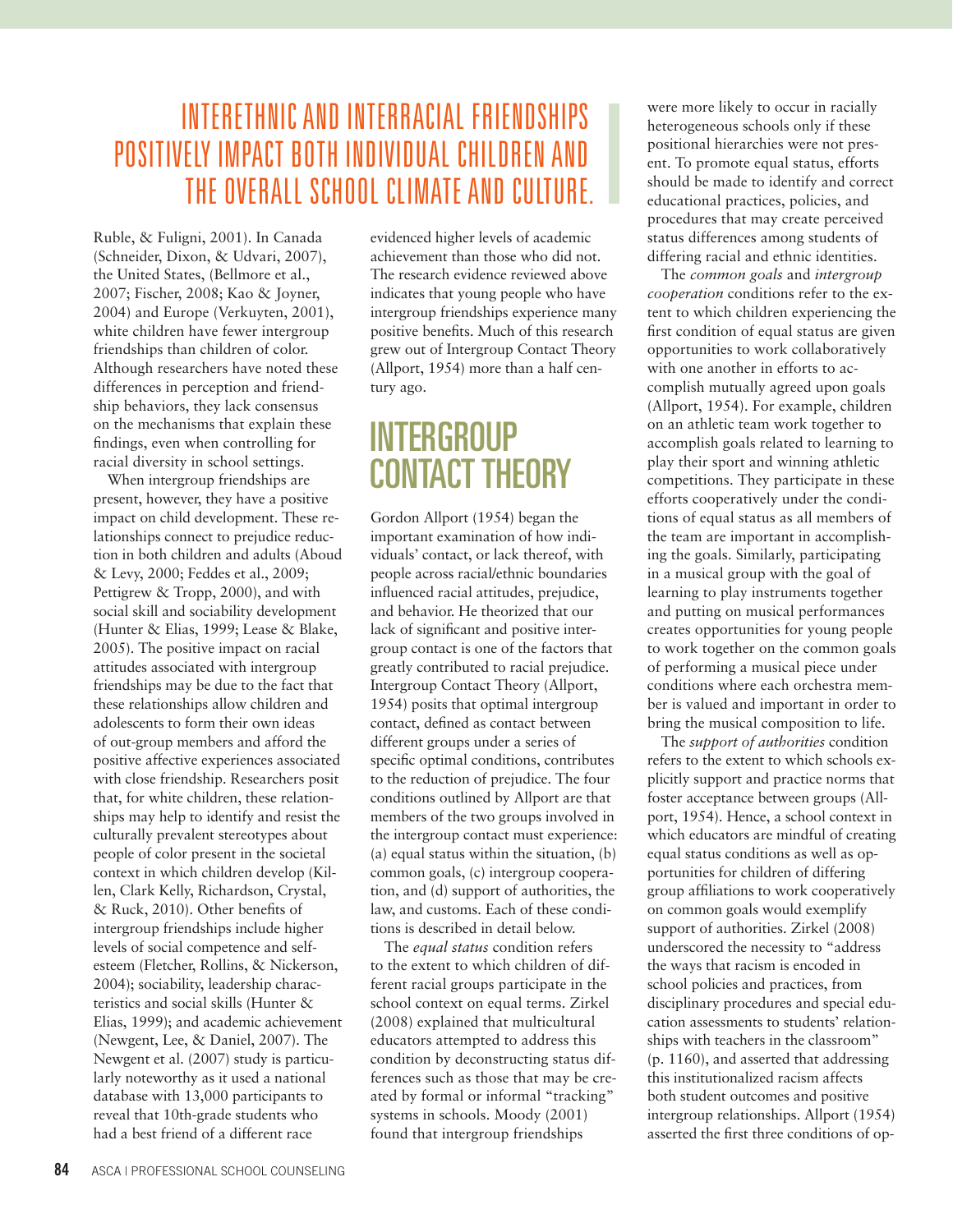timal intergroup contact in schools are interconnected, and none are possible without the support of educators and educational administrators.

Allport (1954) hypothesized that optimal intergroup contact would afford children and adults the opportunity to challenge stereotypes and prejudiced thinking by allowing people to acquire new learning about each other and each other's group. Hence, shifts in perceptions and cognition would contribute to changes in the way individuals of different groups interact with one another. More contemporary research on Allport's theory demonstrates a robust relationship between optimal intergroup contact, prejudice reduction, and intergroup friendships (Pettigrew, 1997, 1998; Pettigrew & Tropp, 2000). Furthermore, advances in intergroup contact research add to Allport's original theory and elucidate the affective processes that help to reduce prejudice through the formation of intergroup friendships. Specifically, a recent meta-analysis of 515 studies demonstrated that intergroup friendships contribute to increased empathy and reduced anxiety toward the outgroup (Pettigrew, Tropp, Wagner, & Christ, 2011). In this analysis, the following dependent variables were affected positively by intergroup friendships: "reduced anxiety, outgroup knowledge, intergroup trust, forgiveness, and perceptions of outgroup variability" (Pettigrew et al., 2011, p. 275). Therefore, individuals who participate in intergroup friendships are both less prejudiced and more positive about members of different racial/ethnic groups.

### INTERGROUP CONTACT IN SCHOOLS

Nationwide, the U.S. student population is becoming increasingly multiracial and multiethnic. Demographic shifts occurred from the 1970s, when students of color comprised 22% of the student population, to 2003, when they accounted for 39%, with this number

increasing to 64% in urban schools (Strizek, Pittsonberger, Riordan, Lyter, & Orlofsky, 2006). According to the latest available data from the National Center for Education Statistics (NCES), nearly 50% of students in the 5- to 17-year-old age range are students of color (NCES, 2013). Therefore, racially and ethnically diverse schools in the U.S. do exist, and represent important spaces in which children of different racial, ethnic, and cultural backgrounds may interact, work together, and form meaningful, reciprocal, intimate friendships, which could significantly impact prejudice reduction and racist bullying in schools (Pettigrew & Tropp, 2008).

tact occur (Allport, 1954). Disciplinary practices and data on disciplinary actions can be tracked, analyzed, and used to inform more socially just discipline and referral practices, likely leading to more equal status conditions. School counselors who participate in efforts to disrupt inequitable practice for systemic change create benefits for all students (ASCA, 2012).

Supporting optimal intergroup contact, prejudice reduction, and meaningful interracial friendships are important goals in and of themselves. They also may contribute to the creation of a positive and collaborative school climate. Although much bully-

#### THESE FRIENDSHIPS ARE MUCH LESS LIKELY TO EXIST IN RACIALLY INEQUITABLE SCHOOL CONTEXTS.

Yet, intergroup contact in and of itself is not a sufficient condition for positive intergroup contact and friendships (Pettrigrew et al., 2011). Demographic diversity among students does not guarantee that children will forge intergroup friendships. As per the tenets of Intergroup Contact Theory (Allport, 1954; Pettigrew et al., 2011), optimal conditions in schools must be supported by equitable institutional policies and supported by educators to create the foundation upon which children can interact on equal footing and create reciprocal relationships (Zirkel, 2008).

#### **Supporting Optimal Intergroup Contact**

Equity pedagogy, critical multicultural and social justice frameworks that influence classroom and school climate, can make a significant impact on creating positive intergroup contact conditions. For example, Zirkel (2008) linked collaborative learning and teaching strategies in the classroom to increases in interracial and interethnic friendship and prejudice reduction. When children of differing ethnic and racial backgrounds work together, collaboratively, on common goals, the optimal conditions of intergroup coning and violence is linked to prejudice and discrimination across differing social identity groups such as race, class, religion, ability status, and sexual orientation (see Poteat & DiGiovanni, 2010), anti-bullying initiatives are often focused on responding to the bullying behavior rather than addressing the conditions of prejudice that reinforce the bullying behavior (Beelmann & Heinemann, 2014). Fostering positive intergroup contact and intergroup friendships across race (among other identities) can simultaneously support positive intergroup interactions and a reduction in antagonistic interactions.

#### **Talking About Race and Increasing Intergroup Friendships**

School counselors are uniquely qualified and positioned in schools to integrate practices that afford opportunities for students to develop intergroup friendships and benefit from them. We emphasize the term *integrate*, as we believe that school counselors are already engaged with students in many ways that support intergroup friendships. Given the many positive benefits intergroup friendships afford students, we would like to see school counselors more explicitly attend to creating the conditions that give rise to them.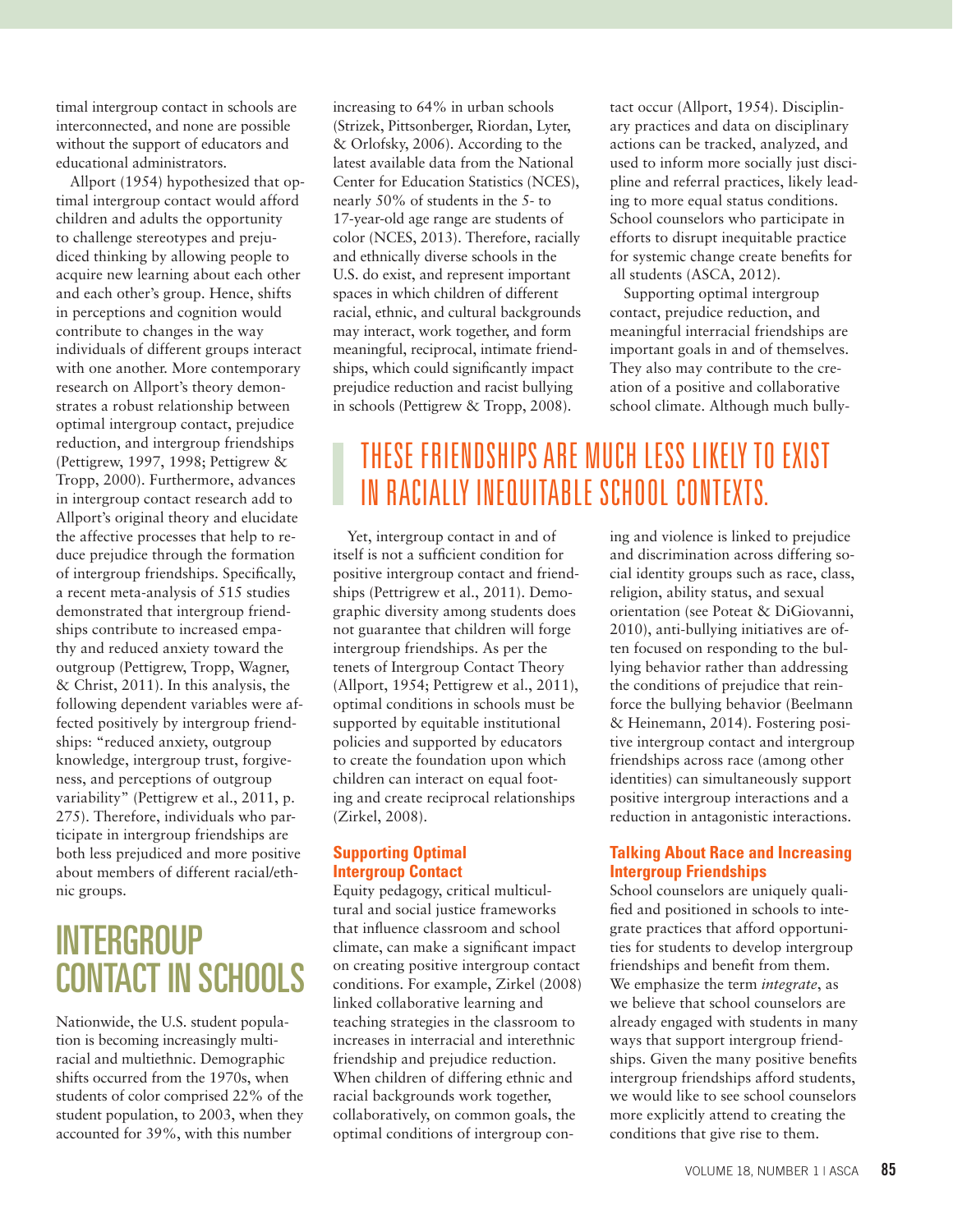#### STUDENTS, THEMSELVES, VOICE THEIR DESIRE FOR ADULT EDUCATORS TO ADDRESS PREJUDICE AND INTERRACIAL FRIENDSHIPS.

First, school counselors must be willing to openly discuss issues of race and racism, prejudice, and discrimination with students and adults in the school community to support the optimal intergroup contact needed to facilitate intergroup friendships. In the ASCA National Model (2012), the Delivery System describes the places such conversations can take place as Direct Student Services (work with students, such as individual and group counseling and curriculum delivery), and Indirect Student Services (work on behalf of students such as advocacy, leadership, and collaboration). Students, themselves, voice their desire for adult educators to address prejudice and interracial friendships (Pica-Smith, 2009) and address these links to prejudice reduction (Aboud & Levy, 2000; Paluck & Green, 2009). These discussions should happen spontaneously based on race and friendship talk in less formal settings such as the cafeteria, playground, and hallway. More formal discussion can be facilitated through guided questions and dialogue as part of individual student planning, responsive services, and instructional or group activities in the school counseling core curriculum. In schools using existing interventions such as Open Circle (www.open-circle. org) and Second Step (Committee for Children, 2011) with younger students or advisories with older students, only minor modification to existing curricula may be needed to ensure opportunities exist for discussions of race and racism, prejudice, and discrimination.

A noteworthy approach to increase the presence of conditions for optimal intergroup contact and opportunities for forming intergroup friendships that can be integrated into existing group or instructional activities of the school counseling core curriculum is Intergroup Dialogue (Adams, Bell, &

Griffin, 2007). Intergroup dialogue is an analytic and reflective process in which individuals of different social identities come together to have conversations in an effort to learn about one another's experiences and to explore and challenge the assumptions and biases they hold about both their own group and others' groups. This method is informed by critical multiculturalism, critical pedagogy, and intergroup contact theory and aims to foster knowledge of systems of oppression and privilege as well as prejudice reduction and participants' understanding of their own experiences and participation in these systems (Adams et al., 2007). Many benefits are associated with participation in these groups such as greater personal awareness and awareness of intergroup relations (Dessel & Rogge, 2008); increased critical thinking on issues of racism, sexism, and homophobia; and greater understanding of social justice issues (Nagda, Kim, & Truelove, 2004). The process has been used most often in higher education, but it is increasingly used in middle and high schools, and studies demonstrate positive outcomes at this level as well (Griffin, Brown, & Warren, 2012). For example, in a study of adolescents, Aldana, Rowley, Checkoway, and Richards-Schuster (2012) found that participation in intergroup dialogues on race promoted increased ethnic-racial consciousness and racism awareness in participants of differing ethnic-racial identities. In a recent meta-analysis of child and adolescent intervention programs to prevent prejudice, programs that promoted direct intergroup contact that emphasized empathy and perspective taking showed the greatest effect size (Beelmann & Heinemann, 2014).

School counselors can work with teachers, administrators, and other school staff to identify areas of strength and challenge with respect to facilitating optimal intergroup contact, and strive to advocate for and promote systemic change if needed. For example, extracurricular activities such as team sports provide naturally occurring opportunities for students to connect under optimal conditions because they allow students to interact collaboratively, within equal status conditions, toward a common goal with the support of authorities—all four conditions of intergroup contact theory. School policies and procedures should be reviewed to ensure that systemic barriers to facilitating optimal intergroup contact do not exist. For example, all children should be able to participate in afterschool activities. This requires that school administrators think about providing transportation, childcare, and offsetting the cost of participating in afterschool activities (e.g., equipment, uniforms, etc.). In addition, data on discipline infractions, course placements, extracurricular activity participation, and special education referrals should be analyzed and disaggregated by race to identify areas where racism may be perceived.

Existing curricular content that addresses ASCA Mindsets & Behaviors for Student Success (ASCA, 2014) can be examined to assess the degree to which intergroup friendships are already being supported, and if modification may be needed. Specifically, Mindset Standard #3, sense of belonging in the school environment, and several Behavior Standards in the area of Social Skills are related to improving the conditions that promote intergroup friendships. The specific Social Skill Behavior Standards are #2 (create positive and supportive relationships with other students), #4 (demonstrate empathy), #6 (use effective collaboration and cooperation skills), and #7 (use leadership and teamwork skills to work effectively in diverse teams). Curricular content that addresses the Mindset and Behaviors noted above may be more effective if implemented with the four conditions of optimal contact in mind.

School counselors also can partner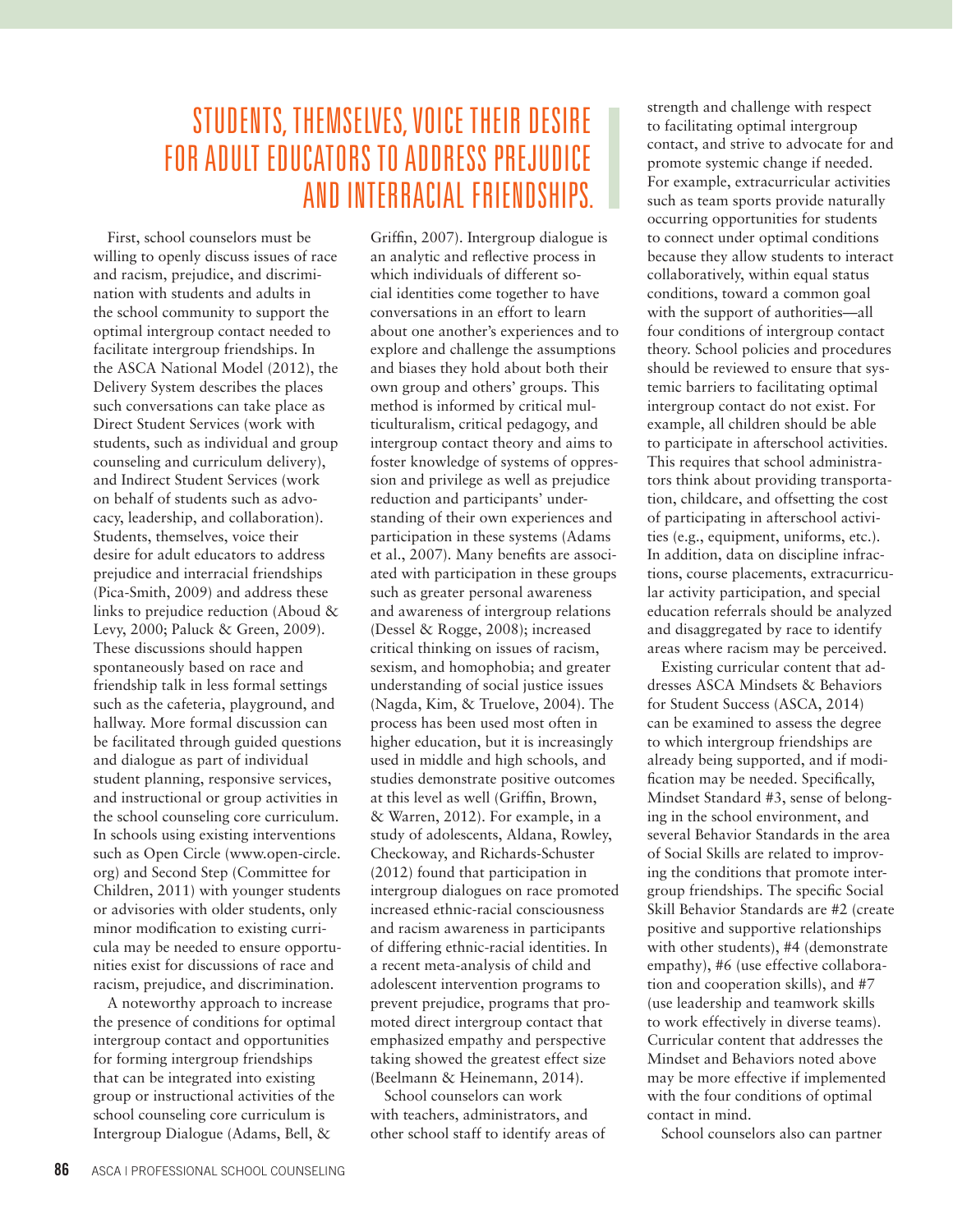with families and the larger school community to support the conditions of optimal intergroup contact. Partnerships to connect the school to families and the larger school community can provide visible and tangible evidence that the school community values and benefits from diverse cultures and related customs, and models intergroup cooperation to achieve the common goal of student success. Through this leveraging of the larger school community to achieve student success, the potentially negative effects of the positional hierarchies common in the structure of schools are greatly reduced or eliminated (Moody, 2001). These partnerships can take many forms, but should leverage and link the entire school community, from businesses and community organizations to churches, higher education institutions, and even professional sports teams. While not previously linked explicitly to supporting positive intergroup contact, school-community-family partnerships led by school counselors also promote a strengthsbased approach to empower students (Bryan & Henry, 2008) and learning and healthy development (Walsh, Kenny, Wieneke, & Harrington, 2008); resilience and academic achievement (Bryan, 2005); immigrant student academic engagement (Suárez-Orozco, Onaga, & Lardemelle, 2010); and college readiness (Bailey & Bradbury-Bailey, 2010; Holcomb-McCoy, 2010).

When school counselors deliver a comprehensive school counseling program, opportunities to support the conditions of optimal contact present themselves and are ready to be utilized. Central to seizing these opportunities is school counselors, themselves, being willing to openly discuss issues pertaining to race and racism, prejudice, and discrimination. When such a willingness exists, conversations with other adults in school have the potential to lead to the identification of inequities that may exist, and remedies in the form of interventions provided to students directly (e.g., supplementing classroom-based interventions) and indirectly (e.g., changing policies or

engaging the larger community). As school counselors promote equal status among students, the remaining three conditions of optimal contact—common goals, intergroup cooperation and support of authorities—are simultaneously opportunities to model them.

prejudice and intolerance, supporting intergroup friendships addresses antibullying goals as well. The work of assisting young people in developing these bonds is an important focus for school counselors because supporting these friendships also supports the

### SCHOOL COUNSELORS MUST BE WILLING TO OPENLY DISCUSS ISSUES OF RACE AND RACISM, PREJUDICE, AND DISCRIMINATION.

Given the potential of intergroup friendships to support the attainment of school counseling-related standards, future research should focus on describing the quantity, quality, and nature of intergroup friendships across a variety of school contexts. For example, research could elucidate differences in the prevalence and quality of intergroup friendships in schools that vary by location (urban, suburban, and rural) and grade level (elementary, middle, and high). The effects of existing interventions on the conditions that support optimal intergroup contact could potentially support our assertion that school counselors are already doing much to support intergroup friendships, and possibly help establish a link between the effects of such interventions and reduced prejudice and racism, even when these are not the intended outcomes of the interventions.

## **CONCLUSION**

Participation in intergroup friendships offers a unique experience for young people to dismantle socially constructed barriers of race, ethnicity, and culture and create meaningful relationships that support growth and the development of multicultural competence. Intergroup friendships are linked to overall prejudice reduction and more positive attitudes and affect towards individuals across a number of different social identities. In addition, as much of the violence and bullying in schools is related to outgroup

reduction of prejudice, violence, and bullying, and creating more positive school contexts.

As elucidated in this article, optimal intergroup contact is necessary for young people to engage in intergroup friendships in racially and ethnically diverse contexts. School counselors are uniquely positioned to support the four conditions of equal status of young people within the school context, working cooperatively on common goals, and providing the support of authorities to youth. By more intentionally focusing on creating these conditions, school counselors will positively impact both individual students and the overall school culture.  $\blacksquare$ 

# REFERENCES

- Aboud, F. E., & Levy, S. R. (2000). Interventions to reduce prejudice and discrimination in children and adolescents. In S. Oskamp (Ed.), *Reducing prejudice and discrimination*  (pp. 269-293). Mahwah, NJ: Lawrence Erlbaum Associates, Inc.
- Aboud, F. E., Mendelson, M. J., & Purdy, K. T. (2003). Cross-race peer relations and friendship quality. International *Journal of Behavioral Development, 27*, 165-173.
- doi:10.1080/01650250244000164
- Adams, M., Bell, L. A., & Griffin, P. (2007). *Teaching for diversity and social justice*  (2nd ed.). New York, NY: Routledge.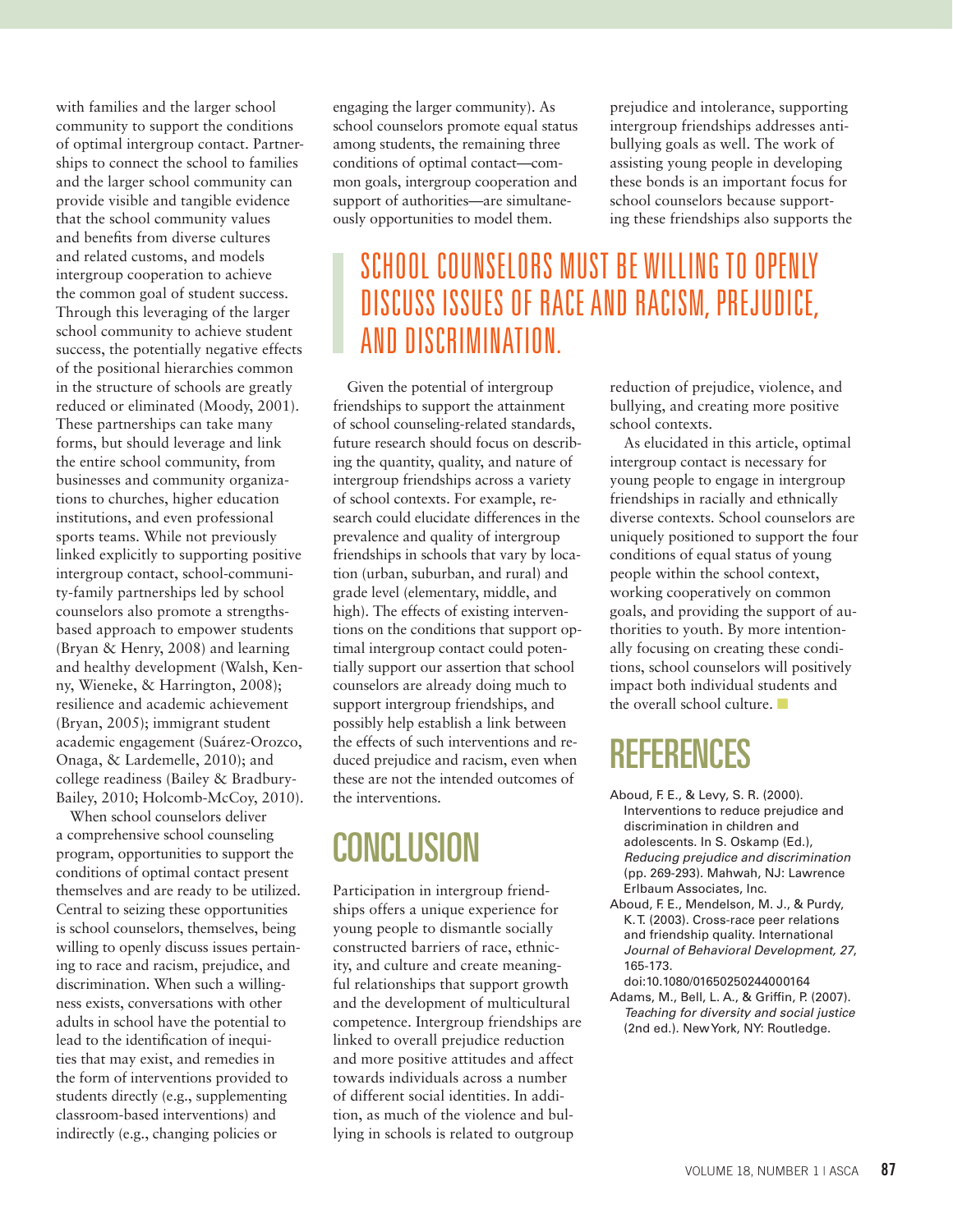Aldana, A., Rowley, S. J., Checkoway, B., & Richards-Schuster, K. (2012). Raising ethnic-racial consciousness: The relationship between intergroup dialogues and adolescents' ethnicracial identity and racism awareness. *Equity & Excellence in Education, 45*, 120-137.

doi:10.1080/10665684.2012.641863

- Allport, G. W. (1954). *The nature of prejudice.* Cambridge, MA: Perseus Books
- American School Counselor Association. (2009). *The professional school counselor and cultural diversity.*  Retrieved from http://www. schoolcounselor.org/asca/media/asca/ home/position%20statements/PS\_ CulturalDiversity.pdf
- American School Counselor Association. (2010). *Ethical standards for school counselors.* Retrieved from http://www. schoolcounselor.org/asca/media/asca/ Resource%20Center/Legal%20and%20 Ethical%20Issues/Sample%20 Documents/EthicalStandards2010.pdf
- American School Counselor Association. (2012).*The ASCA National Model: A framework for school counseling programs* (3rd ed.). Alexandria, VA: Author.
- American School Counselor Association. (2014). *ASCA mindsets & behaviors for student success: K-12 college- and career-readiness standards for every student.* Alexandria, VA: Author.
- Bagci, S. C., Kumashiro, M., Smith, P. K., Blumberg, H., & Rutland, A. (2014). Cross-ethnic friendships: Are they really rare? Evidence from secondary schools around London. *International Journal of Intercultural Relations, 41*, 125-137. doi:10.1016/j.ijintrel.2014.04.001
- Bailey, D. F., & Bradbury-Bailey, M. E. (2010). Empowered youth programs: Partnerships for enhancing postsecondary outcomes of African American adolescents. *Professional School Counseling, 14*, 64-74.
- Beelmann, A., & Heinemann, K. S. (2014). Preventing prejudice and improving intergroup attitudes: A meta-analysis of child and adolescent training programs. *Journal of Applied Development Psychology, 35*, 10-24. doi:10.1016/j.appdev.2013.11.002
- Bellmore, A. D., Nishina, A., Witkow, M. R., Graham, S., & Juvonen, J. (2007). The influence of classroom ethnic composition on same- and otherethnicity peer nominations in middle school. *Social development, 16*, 720-740.

doi:10.1111/j.1467-9507.2007.00404.x

- Bryan, J. (2005). Fostering educational resilience and achievement in urban schools through school-familycommunity partnerships. *Professional School Counseling, 8*, 219-227.
- Bryan, J., & Henry, L. (2008). Strengthsbased partnerships: A school-familycommunity partnership approach to empowering students. *Professional School Counseling, 12*, 149-156.
- Cameron, J. A., Alvarez, J. M., Ruble, D. N., & Fuligni, A. J. (2001). Children's lay theories about ingroups and outgroups: Reconceptualizing research on prejudice. *Personality and Social Psychology Review, 5*, 118-128. doi:10.1207/S15327957PSPR0502\_3
- Committee for Children. (2011). *Second Step: A violence prevention curriculum.*  Seattle, WA: Author.
- Currarini, S., Jackson, M. O., & Pin, P. (2010). Identifying the roles of racebased choice and chance in high school friendship network formation. *PNAS Proceedings of the National Academy of Sciences of the United States of America, 107*, 4857-4861. doi:10.1073/pnas.0911793107
- Dessel, A., & Rogge, M. E. (2008). Evaluation of intergroup dialogue: A review of the empirical literature. *Conflict Resolution Quarterly, 26*, 199-238. doi:10.1002/crq.230
- Dunn, J. (2004). *Children's friendships: The beginning of intimacy.* Malden, MA: Blackwell Publishing.
- Feddes, A. R., Noack, P., & Rutland, A. (2009). Direct and extended friendship effects on minority and majority children's interethnic attitudes: A longitudinal study. *Child Development, 80*, 377-390.
- doi:10.1111/j.1467-8624.2009.01266.x Fischer, M. J. (2008). Does campus
- diversity promote friendship diversity? A look at interracial friendships in college. *Social Science Quarterly, 89*, 631-655.
- doi:10.1111/j.1540-6237.2008.00552.x Fishbein, H. D. (1996). *Peer prejudice and discrimination: Evolutionary, cultural, and developmental dynamics.* Boulder, CO: Westview Press.
- Fishbein, H. D., & Imai, S. (1993). Preschoolers select playmates on the basis of gender and race. *Journal of Applied Developmental Psychology, 14*, 303-316.
- doi:10.1016/0193-3973(93)90012-K Fletcher, A. C., Rollins, A., & Nickerson, P. (2004). The extension of school-based inter- and intraracial children's friendships: Influences on psychosocial well-being. *American Journal of Orthopsychiatry, 74*, 272-285. doi:10.1037/0002-9432.74.3.272
- Graham, J. A., & Cohen, R. (1997). Race and sex as factors in children's sociometric ratings and friendship choices. *Social Development, 6*, 355-372.
- doi:10.1111/1467-9507.ep11631074 Graham, J. A., Cohen, R., Zbikowski, S. M., & Secrist, M. E. (1998). A longitudinal investigation of race and sex as factors in children's classroom friendship choices. *Child Study Journal, 28*, 245–267.
- Graham, S., Munniksma, A., & Juvonen, J. (2014). Psychosocial benefits of cross-ethnic friendships in urban middle schools. *Child Development, 85*, 469-483. doi:10.1111/cdev.12159
- Griffin, S. R., Brown, M., & Warren, N. M. (2012). Critical education in high schools: The promise and challenges of intergroup dialogue. *Equity & Excellence in Education, 45*, 159-180. doi:10.1080/10665684.2012.641868
- Hallinan, M. T., & Smith, S. S. (1985). The effects of classroom racial composition on students' interracial friendliness. *Social Psychology Quarterly, 48*, 3-16. doi:10.2307/3033777
- Hallinan, M. T., & Teixeira, R. A. (1987). Students' interracial friendships: Individual characteristics, structural effects, and racial differences. *American Journal of Education, 95*, 563-583. doi:10.1086/444326
- Holcomb-McCoy, C. (2010). Involving low-income parents and parents of color in college readiness activities: An exploratory study. *Professional School Counseling, 14*, 115-124.
- Hunter, L., & Elias, M. J. (1999). Interracial friendships, multicultural sensitivity, and social competence: How are they related? *Journal of Applied Developmental Psychology, 20*, 551-573.
- doi:10.1016/S0193-3973(99)00028-3 Joyner, K., & Kao, G. (2000). School and racial composition and adolescent racial homophily. *Social Science Quarterly, 81*, 810-825.
- Kao, G., & Joyner, K. (2004). Do race and ethnicity matter among friends? Activities among interracial, interethnic, and intraethnic adolescent friends. *The Sociological Quarterly, 45*, 557-573. doi:10.1111/j.1533-8525.2004.tb02303.x
- Kawabata, Y., & Crick, N. R. (2008). The role of cross-racial/ethnic friendships in social adjustment. *Developmental Psychology, 44*, 1177-1183. doi:10.1037/0012-1649.44.4.1177